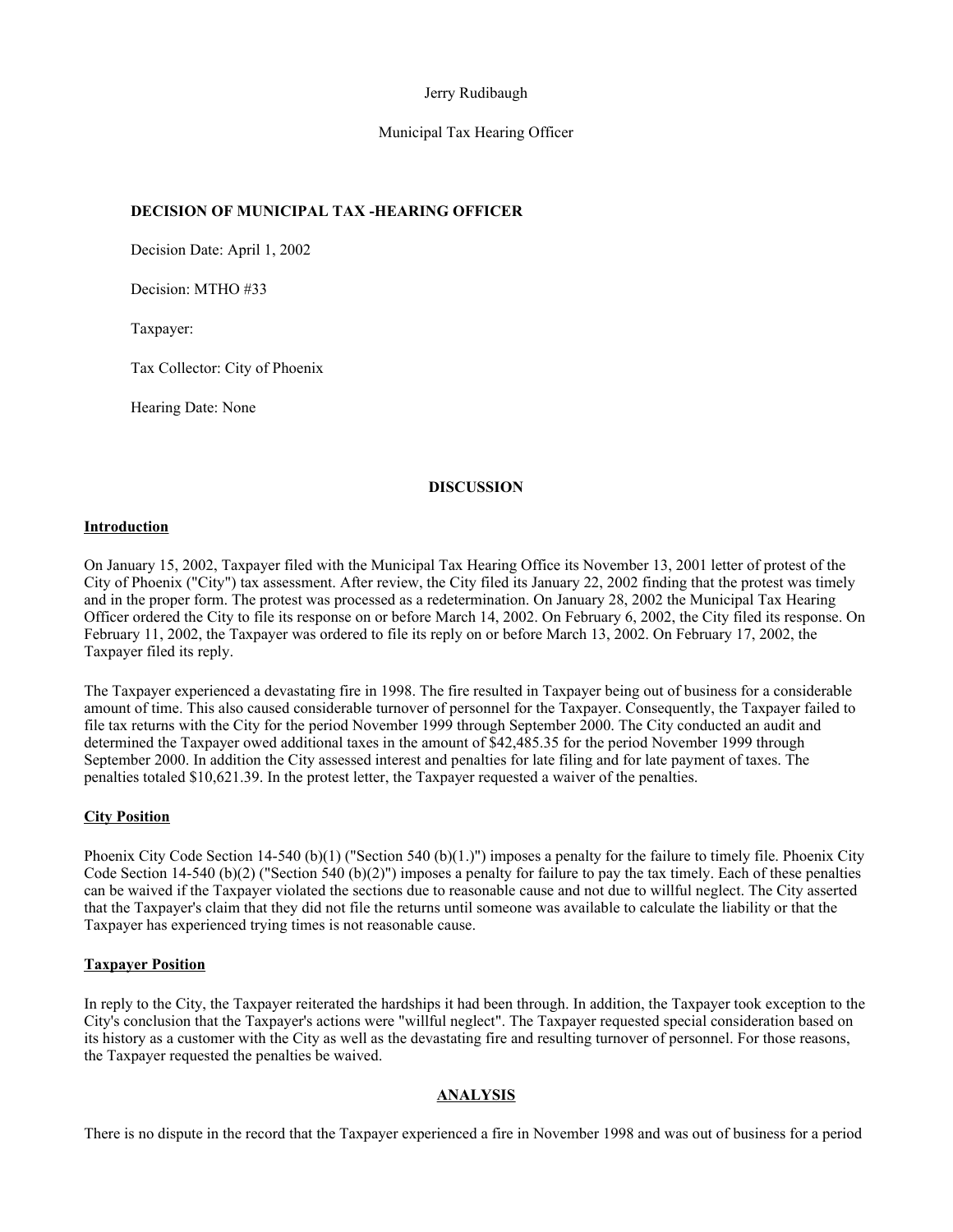of time. There is also no dispute that the Taxpayer failed to file returns for the period November 1999 through September 2000, although the tax returns were sent to the Taxpayer on a monthly basis. While the Taxpayer asserted the returns were not filed until someone was available to calculate the liability, the Hearing Officer does not find that reason to be a reasonable cause for not returning the tax returns. It would have been a simple matter to return the tax returns with an explanation as to why they were not property completed.

As to the failure to pay when due, the Hearing Officer finds this to be a different matter. Under the circumstances, it is understandable that a company may have financial difficulties after a devastating fire put them out of business for a period of time. Because of the financial circumstances of the company during the period November 1999 through September 2000, as well as turnover in personnel, the Hearing Officer concludes the Taxpayer had reasonable cause for failing to timely pay its taxes.

Based on all the above, the Hearing Officer denies the Taxpayer's request to waive the penalties pursuant to Section 540 (b) (1) and grants the Taxpayer's request to waive the penalties pursuant to Section 540 (b)(2).

## **FINDINGS OF FACT**

- 1. On January 15, 2002, Taxpayer filed its November 13, 2001 letter of protest of the City tax assessment.
- 2. On January 22, 2002, the City concluded the protest was timely and in the proper form.
- 3. The protest was processed as a redetermination.
- 4. On February 6, 2002, the City filed its response to the protest.
- 5. On February 17, 2002, the Taxpayer filed its reply to the City.
- 6. Taxpayer experienced a fire in 1998, which resulted in Taxpayer being out of business for a considerable amount of time.
- 7. Because of the fire, Taxpayer had a considerable turnover of personnel.
- 8. The City sent tax returns to the Taxpayer on a monthly basis for the period November 1999 through September 2000.
- 9. Taxpayer failed to timely file tax returns with the City for the period November 1999 through September 2000.

10. The City conducted an audit and determined the Taxpayer owed additional taxes in the amount of \$42,485.53 for the period November 1999 through September 2000.

- 11. The City assessed interest and penalties for late filing and late payment of taxes.
- 12. The penalties totaled \$10,621.39.
- 13. Taxpayer requested a waiver of the penalties.
- 14. Taxpayer failed to timely pay taxes due for the period November 1999 through September 2000.

#### **CONCLUSIONS OF LAW**

1 Pursuant to ARS Section 42-6056, the Municipal Tax Hearing Officer is to hear all reviews of petitions for hearing or redetermination under the Model City Tax Code.

2. Section 540 (b)(1) imposes a penalty for failure to file a timely return unless the taxpayer shows that the failure is due to reasonable cause and not willful neglect.

3. Section 540 (b)(2) imposes a penalty for failure to pay the tax timely unless the taxpayer shows that the failure is due to